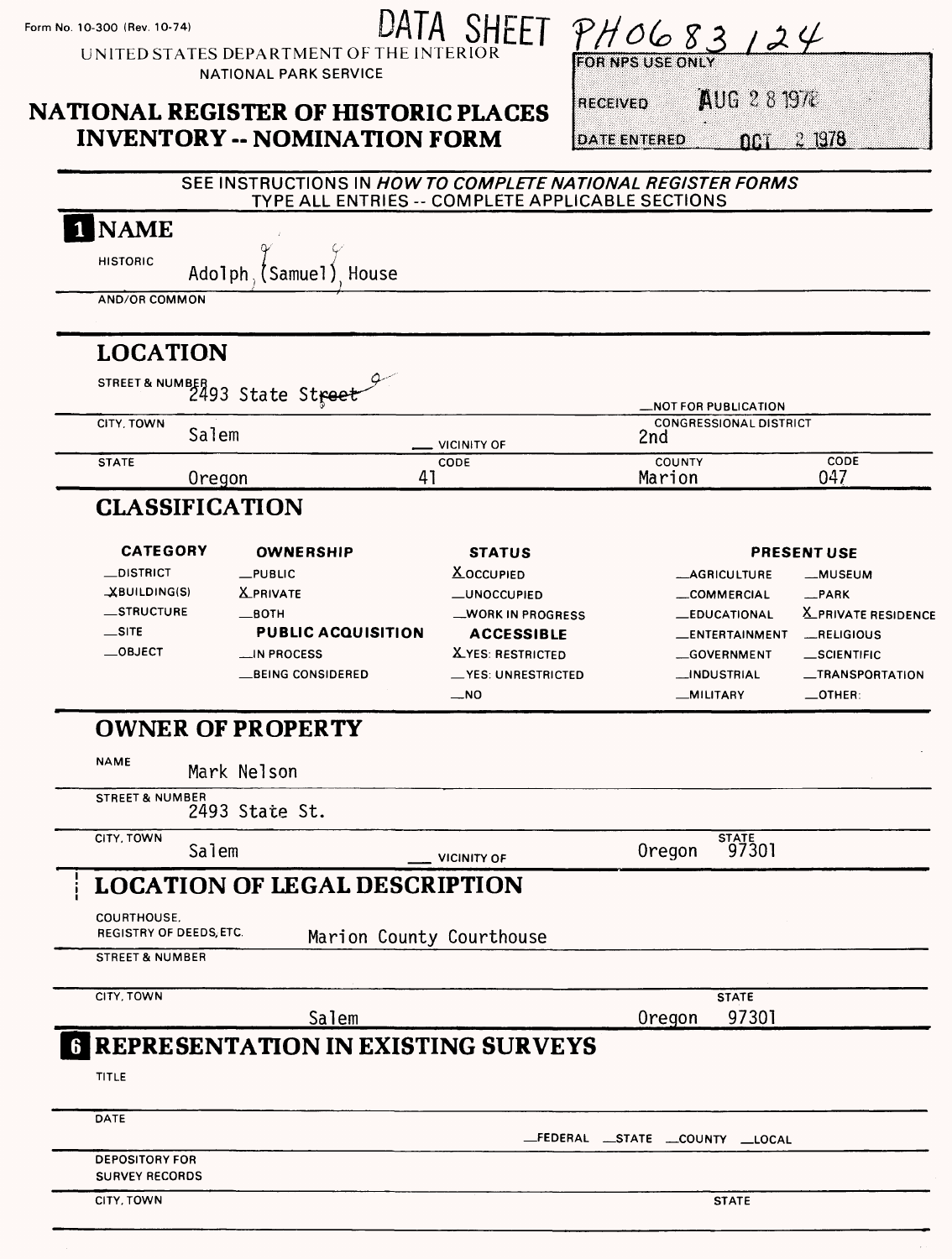### **Z** DESCRIPTION

|                   | <b>CONDITION</b>     | <b>CHECK ONE</b>  | <b>CHECK ONE</b>                          |
|-------------------|----------------------|-------------------|-------------------------------------------|
| <b>LEXCELLENT</b> | <b>LOETERIORATED</b> | <b>LUNALTERED</b> | <b>XORIGINAL SITE</b>                     |
| $\Delta$ GOOD     | $\_RUINS$            | XALTERED          | $\equiv$ MOVED<br><b>DATE</b> ___________ |
| _FAIR             | __UNEXPOSED          |                   |                                           |

**DESCRIBE THE PRESENT AND ORIGINAL (IF KNOWN) PHYSICAL APPEARANCE**

The Samuel Adolph House is a substantial, two-story frame house in the Italian Bracket ed (or Italian Villa) Style dating from 1878. Gable-roofed and T-shaped in plan, the house is oriented to the south. The main projecting block is three bays wide and contains the major entry offset to one side. Initially, this entry was reached by steps with railing and was sheltered by a hood supported by large console baskets. In the southwest corner of<br>the "T" was a subsidiary entry and porch with fancy decoration. The latter was enclosed the "T" was a subsidiary entry and porch with fancy decoration. for use as a bedroom some time after 1920. By 1905, a wrap-around veranda with posts and spool work in the Queen Anne Style was added to the main block, encompassing the south and east elevations of the latter.

Clapboard siding, segmental-arched, double-hung window sash, hooded lintels, a roundarched attic window with balcony in the front gable end, and an elaborately bracketed cornice and raking cornice with returns are other exterior finish details. Drop ornaments decorate brackets; incised, Eastlake Style motifs decorate frieze panels; and corner boards are especially fancily treated with capitals, bead molds and bosses set off by scrollwork.

Bathrooms were added to the rear of the west wing, or stem of the "T", and--on the east elevation--a portion of the veranda was enclosed for storage purposes in later years. Almost all of the finish work is intact in the principal downstairs rooms, including stair hall and diningroom wainscoting, a geometric (but not free-standing) stair case, wooden chimney pieces in parlor and dining room, and so on. The kitchen has been somewhat modifie over the years. The upstairs contains five rooms—including a small bedroom at the head of the stairhall. Until recently used as an apartment, the upstairs rooms have undergone certain alterations, most of which are reversible. The hall is lighted by its original skylight, open through the attic floor to the roof. Access to the attic is by ladder through the hall bedroom. The house has no basement, but a small cellar.

The Adolph's original farm tract of five acres was subdivided in 1909 as the East Side Addition to Salem. The present lot measures 83x200 feet and includes part of the orchard as well as other older plantings. Detached structures on the rear of the property include a small barn, or storage shed, and a double garage. A single-story butcher shop was built on the street front corner of the property in the 1940s. The new owners plan to demolish the latter building and commence stabilization and repairs to the house. The demolish the latter building and commence stabilization and repairs to the house. veranda of 1900-1905 will be retained but fully opened up again, and the 1920s front bedroom addition may be removed.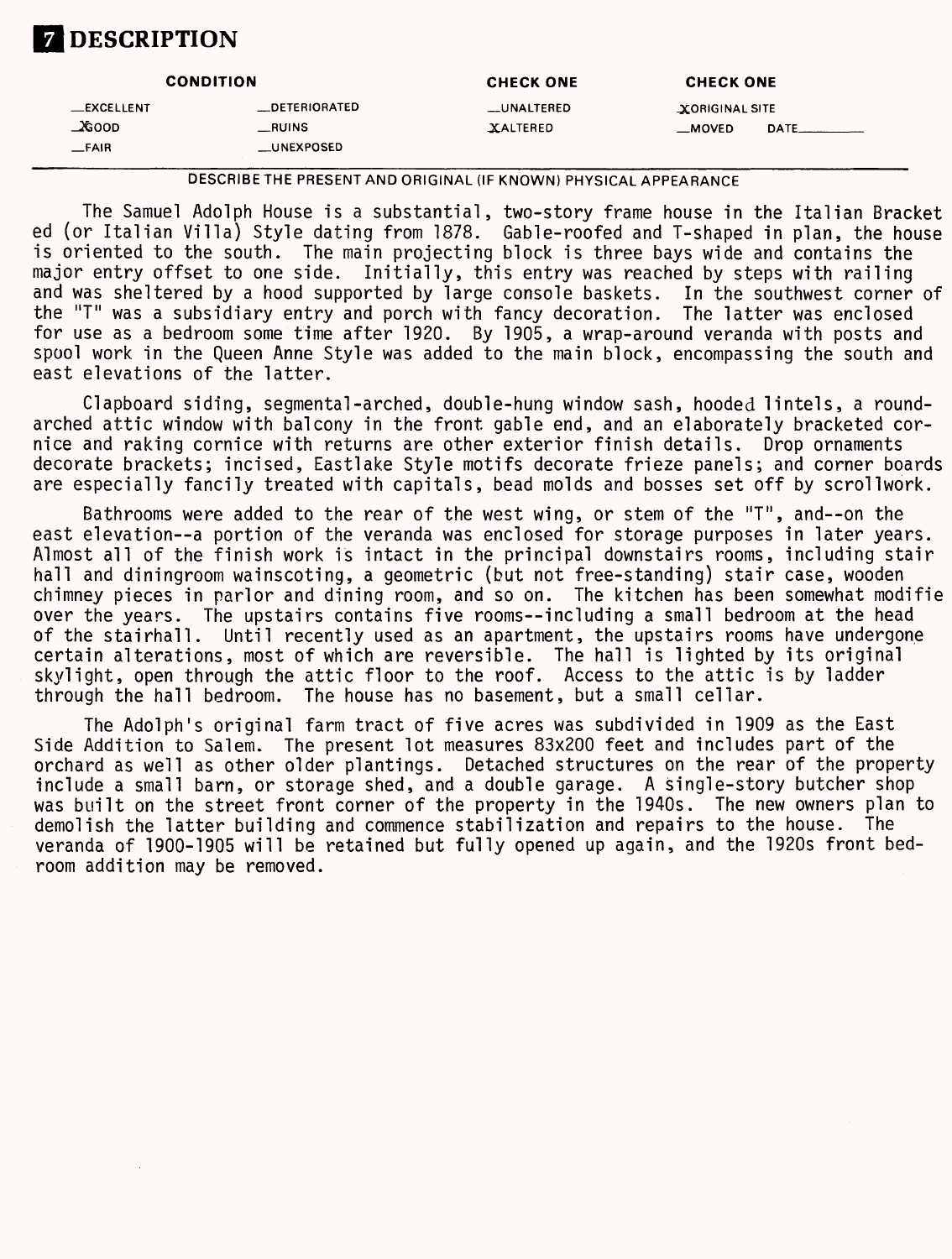

| <b>SPECIFIC DATES</b>                     | 1878                                                    | BUILDER/ARCHITECT                                                                |                                               |                                                                          |
|-------------------------------------------|---------------------------------------------------------|----------------------------------------------------------------------------------|-----------------------------------------------|--------------------------------------------------------------------------|
| $-1700-1799$<br>$X_{1800-1899}$<br>_1900- | $\rightarrow$ ART<br><b>XCOMMERCE</b><br>COMMUNICATIONS | _ENGINEERING<br>__EXPLORATION/SETTLEMENT<br>$\Box$ INDUSTRY<br><b>LINVENTION</b> | _MUSIC<br>_PHILOSOPHY<br>_POLITICS/GOVERNMENT | $\overline{\phantom{a}}$ THEATER<br>__TRANSPORTATION<br>_OTHER (SPECIFY) |
| — 1600-1699                               | <b>X</b> ARCHITECTURE                                   | $EDUCA$ TION                                                                     | _MILITARY                                     | _SOCIAL/HUMANITARIAN                                                     |
| $-1400-1499$<br>$-1500-1599$              | _ARCHEOLOGY-HISTORIC<br><b>AGRICULTURE</b>              | CONSERVATION<br>$-CONOMICS$                                                      | $-LAW$<br>LITERATURE                          | __SCIENCE<br>SCULPTURE                                                   |
| <b>PERIOD</b><br>$R$ PREHISTORIC          | <b>ARCHEOLOGY-PREHISTORIC</b>                           | AREAS OF SIGNIFICANCE -- CHECK AND JUSTIFY BELOW<br>COMMUNITY PLANNING           | <b>LANDSCAPE ARCHITECTURE</b>                 | RELIGION                                                                 |

#### STATEMENT OF SIGNIFICANCE

The house built for Salem brewer Samuel Adolph in 1878 is significant to the city as one of the several outstanding examples remaining of Italian Villa architecture. Certain similarities in plan and detail between Adolph's house and the Asahel Bush House—completed across town in the same year--point to (but do not necessarily prove) a common design source or builder. The carpenter-builder of the Bush House—a National Register property—was J. Walter Boothby. That of the Adolph House is as yet undocumented. Recently acquired by the present owner, the house will continue its historic function as a single-family dwelling.

Built on a five-acre tract as a fashionable suburban farmhouse with picket fence enclosing its dooryard, the building today fronts a busy thoroughfare in a residential neighborhood which is partially zoned for commercial uses along State Street. The 20' setback and the mature trees and shrubs in the front yard have been preserved and provide the house a protective setting. A block to the east lie the green open spaces of the State Penitentiary grounds and the landscaped precincts of the State Forestry Department.

Samuel Adolph was a German Jew who emigrated from the outskirts of Berlin, arriving in the United States in 1855. He enlisted in the Regular Army, and served eight years—rising to the rank of Lieutenant. He was stationed in the West most of the time. In 1867, he came to Salem from Idaho and entered into the brewery business with John Brown. He also tried his hand at commercial baking and farming. By 1868, he was an independent brewer and had laid the foundation for later investments. He built several business blocks in downtown Salem and ran a saloon. He served on the City Council.

The house was next occupied by Adolph's son-in-law, Isadore Greenbaum, upon the demise of Adolph's widow. Greenbaum, continuing the enterprise of this prominent Jewish family, founded a dry goods firm with another of Adolph's sons-in-law. The Greenbaum store is still an important institution in the community—owned and operated by Adolph's descendants.

The third occupant of the house was Roy Bremmer, a warden for the State Game Commissior a deputy sheriff for Marion County, and a guard at the State Penitentiary. The present owners acquired the house from Bremmer's widow in 1978.